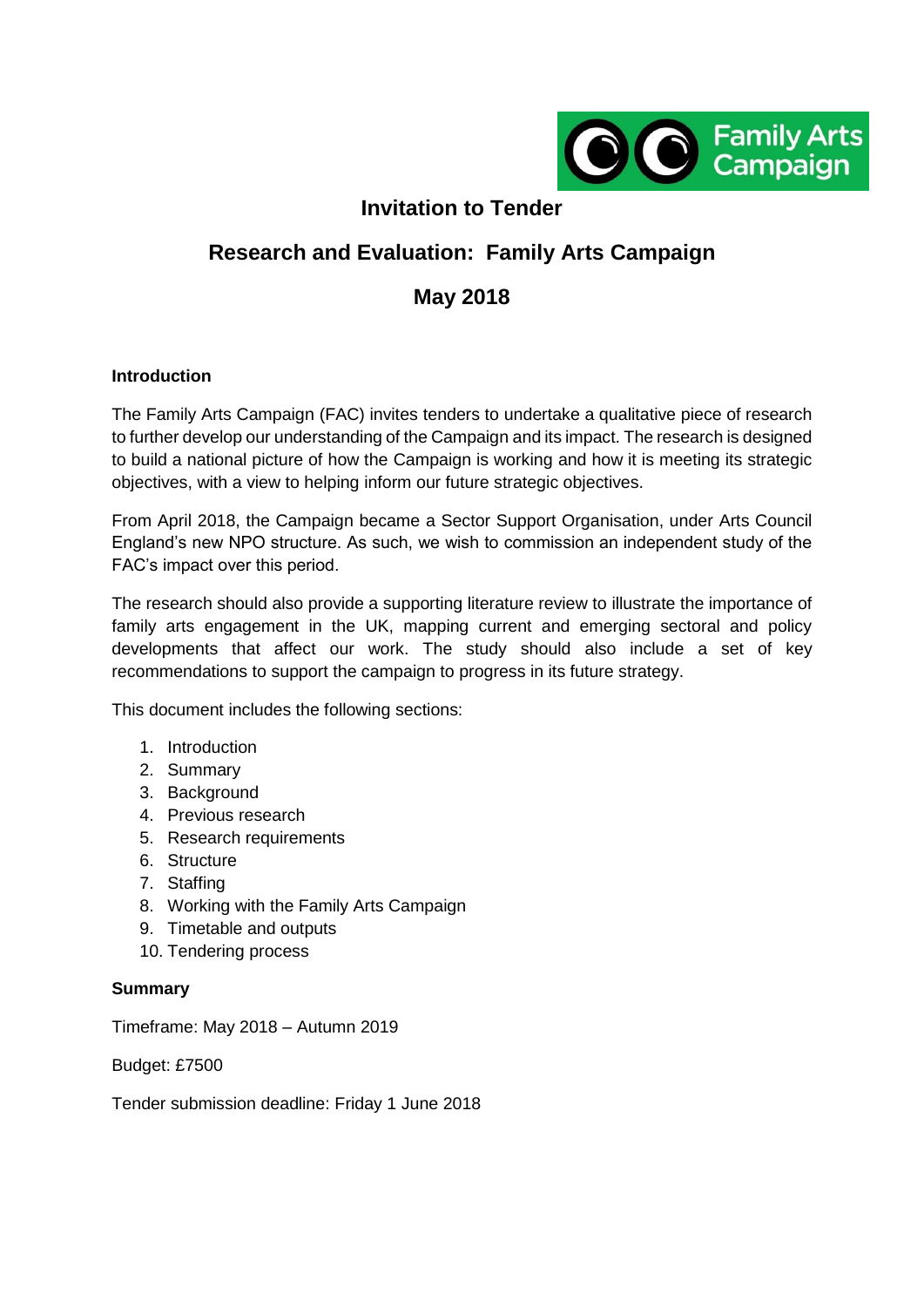This work will suit an organisation and/or research consultant looking to take on a project on a national scale. The successful candidate will prove their ability to solicit insights from both the cultural sector and families across a range of geographical areas.

#### **Background: Family Arts Campaign**

Originating in 2012, the Family Arts Campaign is a national, cross-sector initiative to raise family engagement with arts and culture, promoting access to arts and culture to families of all ages.

Now managed by The Albany, the Campaign represents a consortium of arts industry bodies including the Association of British Orchestras, One Dance UK, Independent Theatre Council, Society of London Theatre, UK Theatre, Contemporary Visual Arts Network, The Audience Agency, Arts Marketing Association; and Voluntary Arts. The Campaign is currently widening its remit to also include representation from the museums and libraries sector, as well as enlisting a family advocate partner.

To date, over 600 organisations hold our Family Arts Standards accreditation, with over 160 currently signed-up to our newly-launched Age Friendly Standards. Around 2,000 arts professionals have attended our training and conferences todate. There are also over 20 Family Arts Networks in England and Wales who collaborate at local levels.

Over the years, we have celebrated four annual Family Arts Festivals, conceived to raise awareness of opportunities for families to engage in the arts. 3,000 organisations participated in those Festivals, providing 17,000 events for 2.2 million family members. October 2017 saw the launch of 'Fantastic for Families' (www.fantasticforfamilies.com), our new, year-round listings resource and promotional campaign, developed to connect families with arts and cultural events in their local area.

## **Previous research**

The last independent evaluation of the Family Arts Campaign was delivered in 2015 by Catherine Rose, Pam Jarvis and Catherine Sutton. The link to the full report can be found below:

## [http://www.familyarts.co.uk/wp-content/uploads/2016/08/Family-Art-Campaign-Evaluation-](http://www.familyarts.co.uk/wp-content/uploads/2016/08/Family-Art-Campaign-Evaluation-2012-15.pdf)[2012-15.pdf](http://www.familyarts.co.uk/wp-content/uploads/2016/08/Family-Art-Campaign-Evaluation-2012-15.pdf)

This study measured the impact of the Campaign across three years, examining the extent to which it delivered on its objectives against the context in which it was established.

Since then, the Campaign has carried out internal evaluations for our funders and stakeholders. We now feel it is timely to re-examine the wider cultural and social context in which FAC operates, and measure our continued impact against our key objectives. **Research requirements** 

Research should help support the development of the campaign's three main objectives:

1) To increase the amount and range of quality cultural provision for families

2) To increase the quality of experience for family members of all ages in attending or participating in cultural activities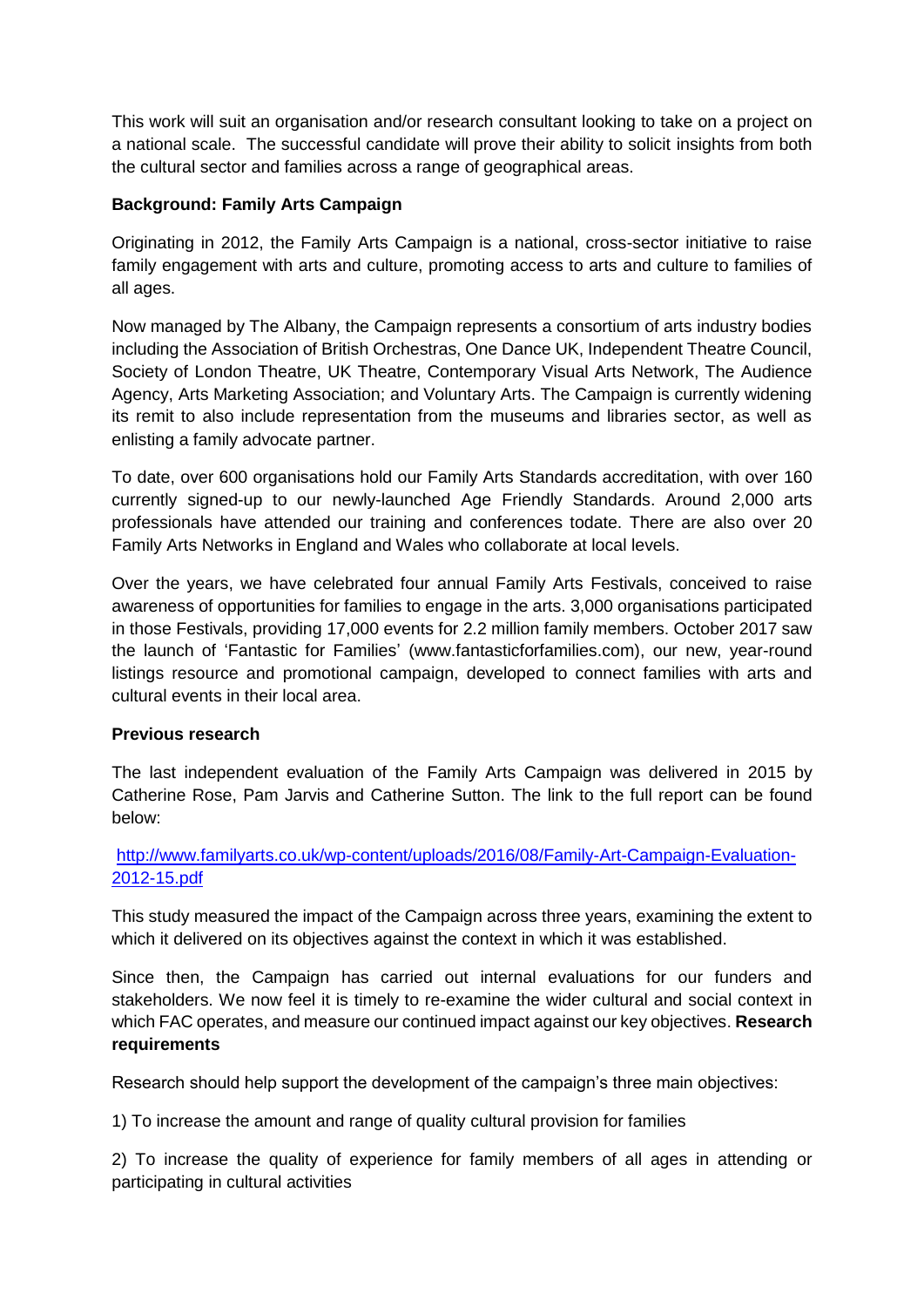3) To increase marketing to reach a greater number, and a broader range of families

More specifically, we would like the consultant/research team to consider the following research questions as part of the project:

#### **Sector support and accreditation:**

- How does the Family Arts Campaign support the cultural sector to better understand and accommodate the needs of families in engaging with arts and culture?
- How are organisations benefitting from the support from the Family Arts Campaign and what may encourage other organisations to join the campaign?
- How does/can the Campaign encourage organisations to measure and improve upon progress with families?
- How effective are the online resources and guidance, how do they support arts organisations to engage families, and are there any gaps in available resources that should be filled?
- What techniques or tactics can support attitude/behaviour changes to family engagement in arts and culture?
- What barriers still remain within the cultural sector to engaging families and how might they be overcome?

## **Promoting age-friendly and intergenerational practices**

- Are older people understood throughout the sector to be part of what we understand to make-up 'family audiences'?
- How are organisations supporting intergenerational engagement? What can support the sector to accommodate the often more complex needs of older people, to build relationships with older people and between the different generations in society?
- What can the Family Arts Campaign do to further support organisations to promote intergenerational practices?

## **Connecting families with cultural opportunities**

- How do organisations connect families with cultural opportunities?
- What are the most effective ways for the Family Arts Campaign to support audience development through its 'Fantastic for Families' listings and campaign?
- What are the successful strategies and barriers to reaching more diverse and less engaged families?
- What partnership opportunities are available for the Family Arts Campaign to pursue in order to reach less culturally- engaged families?

## **Learning and events**

- What sort of learning events can support arts professionals to share best practice and engage in discourse about emerging trends and priorities in family engagement?
- How can the Family Arts Campaign continue to contribute to a better informed, supported and networked workforce?

## **Developing local Family Arts Networks**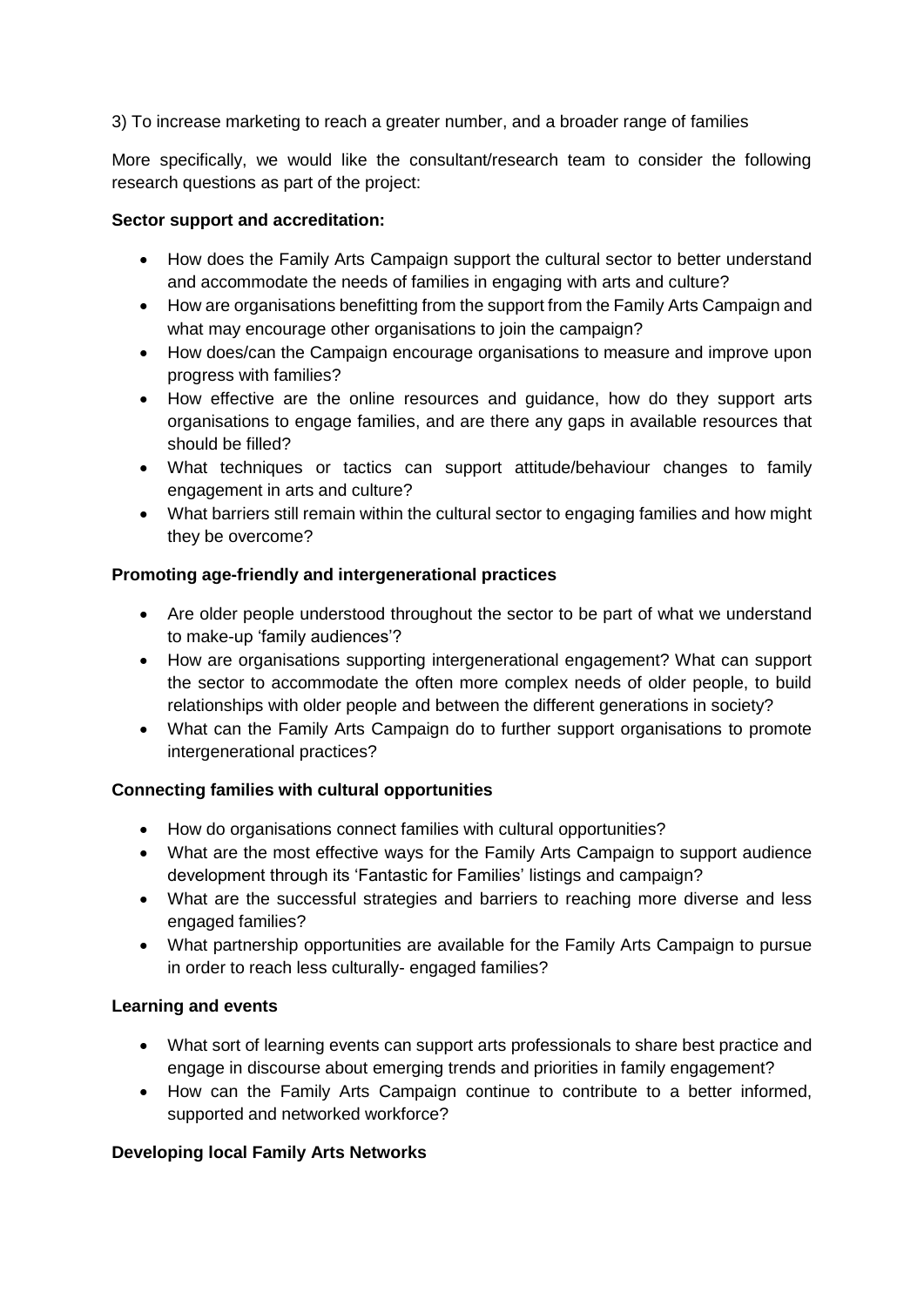- How do local Networks benefit from the Family Arts Campaign?
- Does family engagement increase through access to Family Arts Networks?
- How do Networks respond to the needs of local demographics in order to increase family engagement in arts and culture?

#### **Structure**

We welcome a proposal that sets out the best way to meet the objectives and research questions, but envision it would include the following stages:

• An initial meeting plus additional meetings or calls with the Family Arts Campaign team to support the contractor to develop an in-depth understanding of the campaign

 Analysis of a range of resources, reports, and internal data compiled and supplied by the Family Arts Campaign

• Desk based research identifying and drawing on a variety of sources, for example: reports by arts/ charity organisations, government, funding bodies, universities and other research communities to support a literature review• Consultation with arts and culture organisations to gain insights into best practice and challenges around family and intergenerational engagement

• Consultation with families to provide insights and recommendations into what may support organisations to work with family audiences in future

• Potential consultation with policy experts, and/or strategic experts, with in depth knowledge of the arts and families sector. Please consider this option and include in your bid if this is feasible within the time and budget

• Report writing including options and recommendations.

## **Staffing**

• The research staff should have a high level of expertise and significant experience in designing and undertaking similar pieces of work with knowledge and understanding of the UK cultural sector and audience development with families.. Candidates with expertise in engaging audiences from low-engagement backgrounds will be particularly desirable.

• Tenders should outline how the skills and experience of the research team will cover these areas, as well as describing the skills and experiences of each individual (please attach brief CVs) and their expected contribution.

#### **Working with the Family Arts Campaign**

The Family Arts Campaign finds that the best outcomes are achieved through strong partnerships and collaborative relationships with other organisations. We propose setting out a communication plan during the inception stage of the project. As part of this plan the contractor will be required to submit regular progress reports to the Family Arts Campaign Manager. It is expected that contractors will raise areas of concern as soon as they arise.

#### **Timetable and outputs**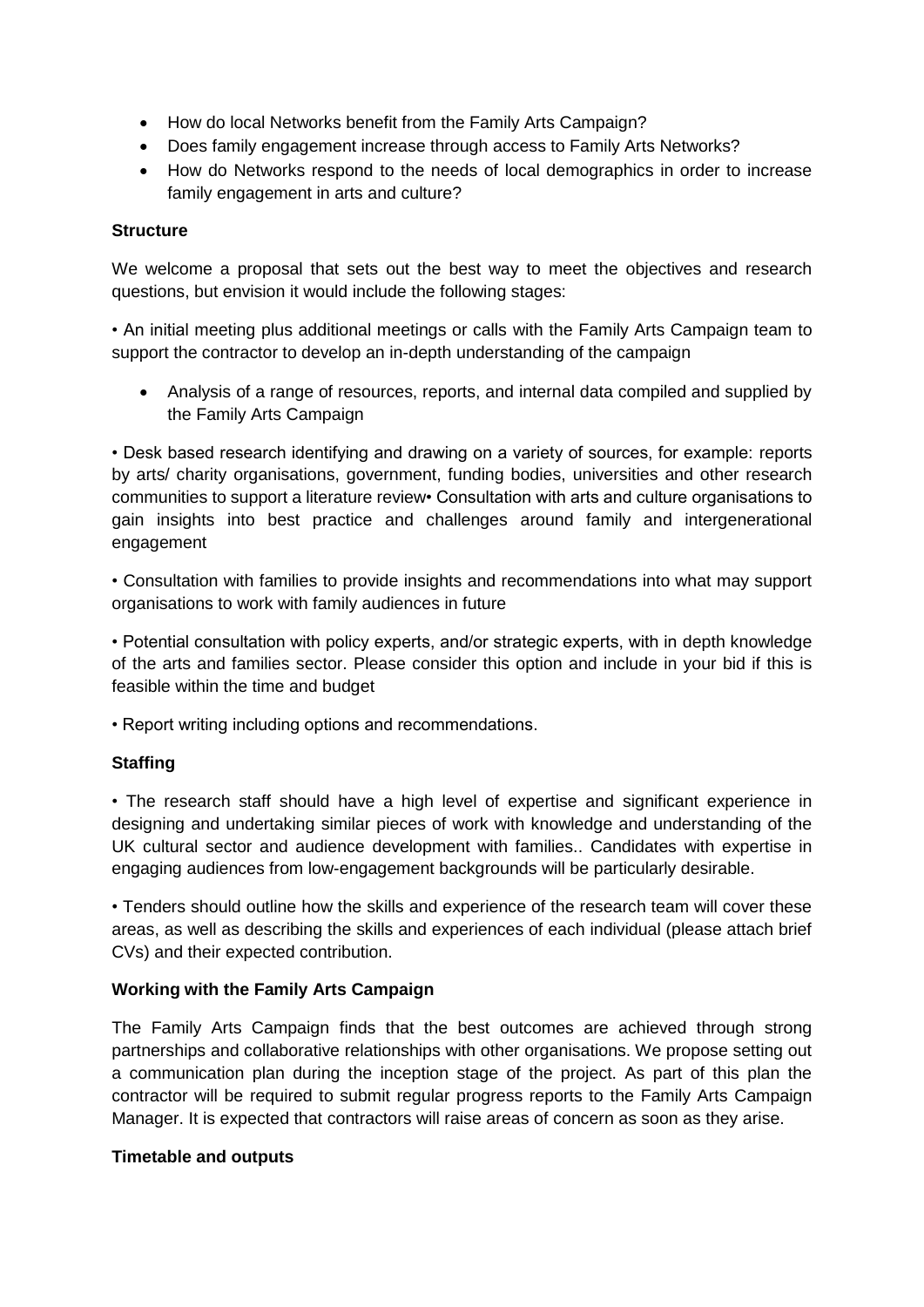#### **The following outputs are required:**

• A report detailing the findings from the evaluation. This should include clear evidence of findings and a set of recommendations for campaign developments going forwards. The report should be presented in accessible language.

• A Literature review to illustrate latest developments in family engagement in arts and culture emphasising the barriers to engagement and where research has identified opportunities for behaviour and attitude change towards arts and culture engagement.

• A standalone narrative executive summary detailing the key findings, conclusions and recommendations of the evaluation report. The executive summary should be presented in accessible language.

• A presentation of the key findings, conclusions and recommendations to the Family Arts Campaign project board.

| <b>Activity</b>                          | <b>Date</b>              |
|------------------------------------------|--------------------------|
| Inception meeting                        | <b>June 2018</b>         |
| Qualitative research                     | June 2018 - July 2019    |
|                                          |                          |
| <b>Report writing</b>                    | November - December 2018 |
| Interim findings presentation and report | December 2018            |
| Draft report delivered                   | August 2019              |
| Final report delivered                   | October 2019             |
| Final presentation                       | October 2019             |

#### **A possible timetable is detailed below with the fixed dates highlighted in bold:**

#### **Tendering process**

To tender for the work described above, please provide a proposal on how you will approach this work and deliver the intended outputs within the required timescale. Within your proposal, please outline:

- Your experience and relevant competencies to undertake the work
- An outline of your approach and activity you would undertake
- Two suitable references
- Your CV (and CVs of additional individuals involved in the project)

Please also clearly identify the budget breakdown for costs including day rate and number of days' work proposed. All work undertaken by the individual(s) will be carried out remotely in their own place of work. Fee is inclusive of any expenses needed.

The deadline for receipt of proposals is Friday 1 June 18. We will be unable to consider applications received after this deadline.

Please email your proposal and any accompanying documents to [anna.dever@thealbany.org.uk.](mailto:anna.dever@thealbany.org.uk)